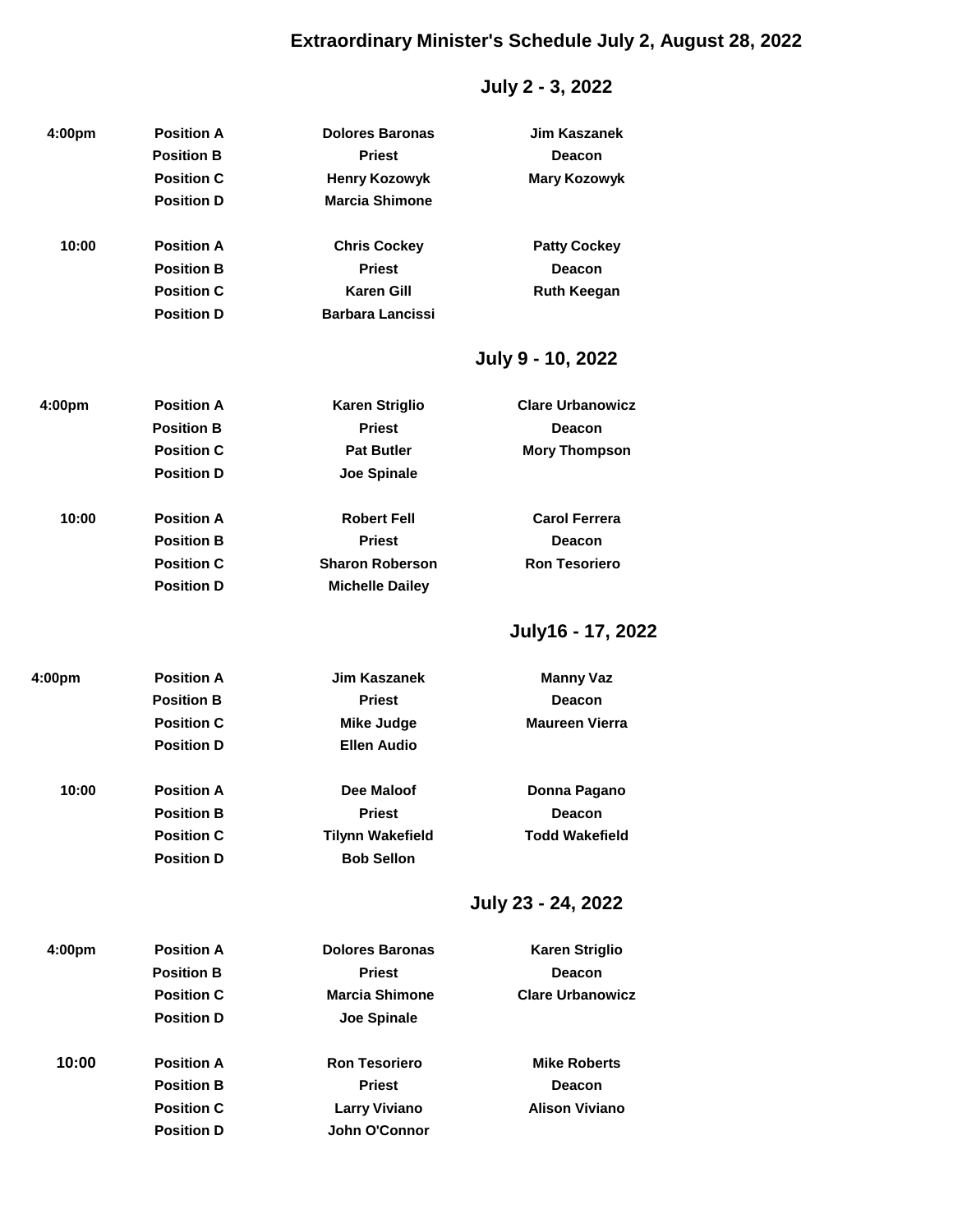# **July 30 - 31, 2022**

| 4:00 <sub>pm</sub> | <b>Position A</b> | <b>Henry Kozowyk</b> | Mary Kozowyk           |
|--------------------|-------------------|----------------------|------------------------|
|                    | <b>Position B</b> | <b>Priest</b>        | <b>Deacon</b>          |
|                    | <b>Position C</b> | <b>Pat Butler</b>    | <b>Manny Vaz</b>       |
|                    | <b>Position D</b> | <b>Mory Thompson</b> |                        |
| 10:00              | <b>Position A</b> | <b>Ruth Keegan</b>   | <b>Sharon Roberson</b> |
|                    | <b>Position B</b> | <b>Priest</b>        | Deacon                 |
|                    | <b>Position C</b> | Jen Edgar            | <b>John Katilus</b>    |
|                    | <b>Position D</b> | Jean Peacock         |                        |

# **August 6 - 7, 2022**

| 4:00pm | <b>Position A</b> | <b>Dolores Baronas</b>  | Jim Kaszanek         |
|--------|-------------------|-------------------------|----------------------|
|        | <b>Position B</b> | <b>Priest</b>           | <b>Deacon</b>        |
|        | <b>Position C</b> | <b>Marcia Shimone</b>   | Mike Judge           |
|        | <b>Position D</b> | <b>Maureen Vierra</b>   |                      |
| 10:00  | <b>Position A</b> | <b>Karen Gill</b>       | <b>Carol Ferrera</b> |
|        | <b>Position B</b> | <b>Priest</b>           | <b>Deacon</b>        |
|        | <b>Position C</b> | <b>Chris Cockey</b>     | <b>Patty Cockey</b>  |
|        | <b>Position D</b> | <b>Barbara Lancissi</b> |                      |
|        |                   |                         |                      |

# **August 13 - 14, 2022**

| 4:00 <sub>pm</sub> | <b>Position A</b> | <b>Karen Striglio</b>  | <b>Manny Vaz</b>        |
|--------------------|-------------------|------------------------|-------------------------|
|                    | <b>Position B</b> | <b>Priest</b>          | <b>Deacon</b>           |
|                    | <b>Position C</b> | <b>Mary Kozowyk</b>    | <b>Clare Urbanowicz</b> |
|                    | <b>Position D</b> | <b>Henry Kozowyk</b>   |                         |
| 10:00              | <b>Position A</b> | <b>Michelle Dailey</b> | <b>Ron Tesoriero</b>    |
|                    | <b>Position B</b> | <b>Priest</b>          | <b>Deacon</b>           |
|                    | <b>Position C</b> | <b>Robert Fell</b>     | Dee Maloof              |
|                    | <b>Position D</b> | Donna Pagano           |                         |

# **August 20 - 21, 2022**

| 4:00 <sub>pm</sub> | <b>Position A</b> | <b>Dolores Baronas</b> | <b>Pat Butler</b>     |
|--------------------|-------------------|------------------------|-----------------------|
|                    | <b>Position B</b> | <b>Priest</b>          | Deacon                |
|                    | <b>Position C</b> | Ellen Audio            | Jim Kaszanek          |
|                    | <b>Position D</b> | Joe Spinale            |                       |
| 10:00              | <b>Position A</b> | <b>Larry Viviano</b>   | <b>Alison Viviano</b> |
|                    | <b>Position B</b> | <b>Priest</b>          | Deacon                |
|                    | <b>Position C</b> | <b>Mike Roberts</b>    | <b>Bob Sellon</b>     |
|                    | <b>Position D</b> | <b>John Katilus</b>    |                       |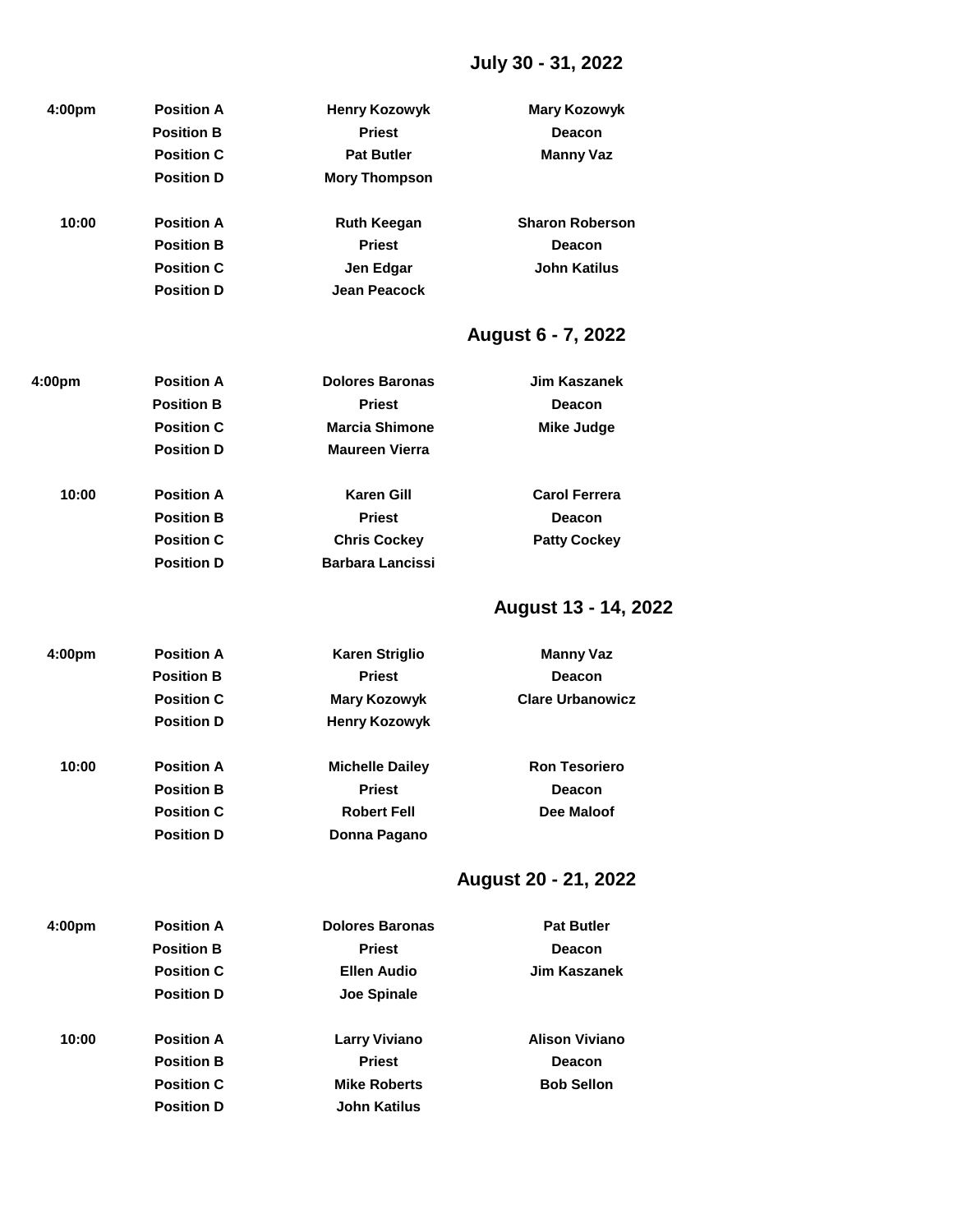# **August 27 - 28, 2022**

| 4:00pm | <b>Position A</b> | <b>Henry Kozowyk</b>   | <b>Mary Kozowyk</b>     |
|--------|-------------------|------------------------|-------------------------|
|        | <b>Position B</b> | <b>Priest</b>          | <b>Deacon</b>           |
|        | <b>Position C</b> | <b>Mory Thompson</b>   | <b>Manny Vaz</b>        |
|        | <b>Position D</b> | <b>Karen Striglio</b>  |                         |
| 10:00  | <b>Position A</b> | <b>Ruth Keegan</b>     | John O'Connor           |
|        | <b>Position B</b> | <b>Priest</b>          | <b>Deacon</b>           |
|        | <b>Position C</b> | <b>Todd Wakefield</b>  | <b>Tilynn Wakefield</b> |
|        | <b>Position D</b> | <b>Sharon Roberson</b> |                         |
|        |                   |                        |                         |